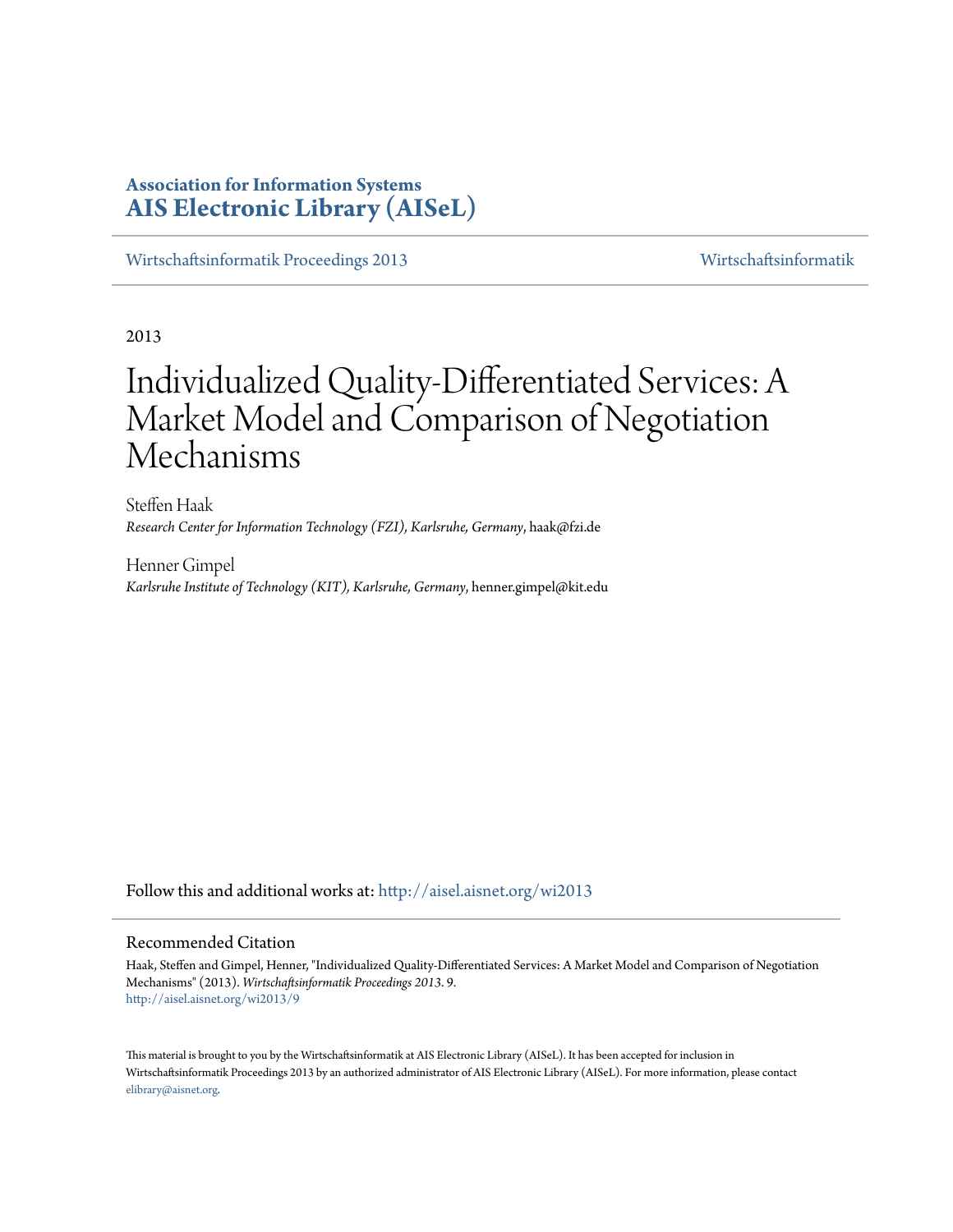## **Individualized Quality-Differentiated Services: A Market Model and Comparison of Negotiation Mechanisms**

Steffen Haak<sup>1</sup> and Henner Gimpel<sup>2</sup>

<sup>1</sup> Research Center for Information Technology (FZI), Karlsruhe, Germany haak@fzi.de <sup>2</sup> Karlsruhe Institute of Technology (KIT), Karlsruhe, Germany henner.gimpel@kit.edu

**Abstract**. Individualized services are common in distributed computing systems: Consumers demand custom solutions and service providers tailor their offering. In negotiating a service contract, providers and consumers frequently fail in identifying the optimal combination of non-functional properties and price. A key reason is that negotiators simultaneously try to create and claim value leading to strategic bidding and inefficient outcomes.

We present a theoretical comparison of three negotiation mechanisms in the scenario of self-interested, rational agents bilaterally negotiating over service quality and price. Two mechanisms are stylized representations of mechanisms commonly used in theory and practice, one is newly introduced. The mechanisms are characterized in terms of truthfulness of agents, efficiency of outcomes, and distribution of welfare.

The analysis is an extension to the field of bilateral multi-attribute negotiations, relevant for researchers and practitioners designing markets for individualized IT services and for human and computer agents acting in such markets.

**Keywords**: Consumerization, Service Quality, Service Management, Negotiation Strategy, Automated Negotiation

## **1 Introduction**

Today, consumerization of products and services is well-set in almost any domain. For services, individual and close interaction between consumer and provider happens almost by definition. With technological progress and rising customer expectations, off-the-shelf offerings to fit the greatest common denominator of consumer demands go out of date in favor of individualized solutions. In this trend, quality marks the center of attention besides price and functional requirements. This is especially the case for IT-based services, with Cloud services being in the focus of current attention.

11<sup>th</sup> International Conference on Wirtschaftsinformatik,

 $27<sup>th</sup>$  February – 01<sup>st</sup> March 2013, Leipzig, Germany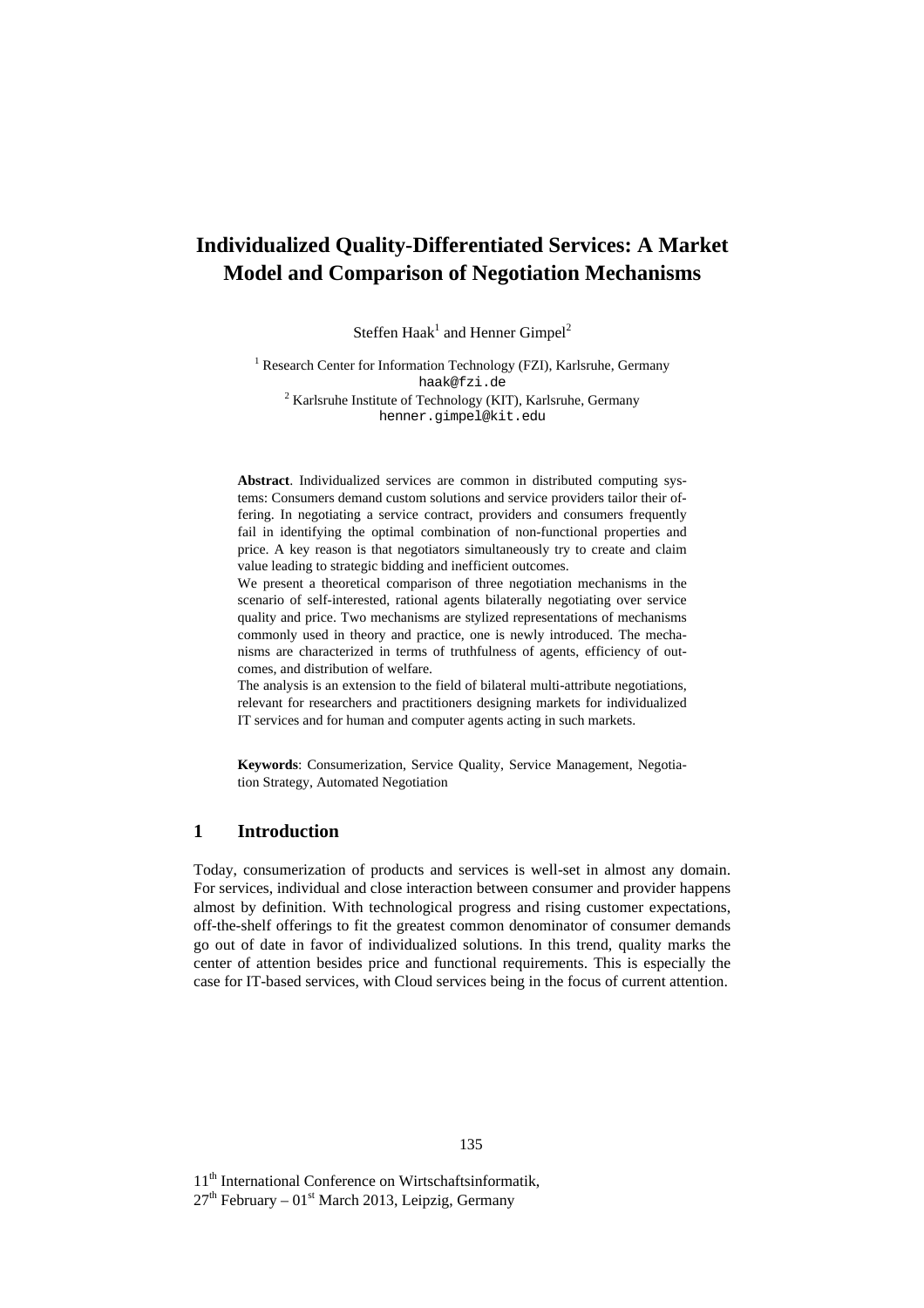#### **1.1 Individualized Quality-Differentiated Services**

There are different types of Cloud services available, forming a continuum from very small atomic services that serve a very distinct purpose to very large services, built manually and on demand for important consumers. Atomic services are highly standardized and typically address the volume business segment, trying to sell the same service to as many customers as possible while keeping transaction costs at a minimum. An example for such a very small service is *WhatsApp*, a messaging service for smartphone users. It is offered in a single quality for a fixed price. Very large services on the other hand are situated in the value business segment, trying to meet the very individual needs of substantial consumers. Examples include IT outsourcing by *IBM*, *SAP* and others.

In this work, we focus on medium sized service offers in the middle of the aforementioned continuum. With *Dropbox* and *Amazon Web Services* as examples, these services are characterized by a set of different service levels. They try to compromise value and volume business by advertising different versions and qualities of the same basic functionality. With increasing number of versions, services are provided in a mass customization manner, which becomes very profitable if transaction costs can be effectively reduced by automation. *1&1 Dynamic Cloud Server*, for example, offers almost a continuum of different service configurations for consumers to choose from through a simple Web interface.<sup>1</sup> In this example, the configurations are rather close to technical specifications, the extension to Service Level Agreements (SLAs) is, however, straightforward.

In the trend of an increasing demand for short-lived and ad hoc outsourcing, it becomes even more important to reduce transaction costs through automating the agreement process for customized services. The agreement on quality attributes of a customized service is neither black nor white: The consumer may have an optimal service offer in mind which would perfectly fulfill her needs along multiple quality dimensions, paired with a maximum willingness to pay. Offerings that yield slightly lower quality may still be good enough, yet come along with a decreased willingness to pay. In the following we assume that the consumer's preferences over quality attributes can be expressed in a scoring rule or function [1-3].

### **1.2 Negotiation of Service Agreements**

-

It has long been postulated that the wide-spread, fine-grained use of IT services in cross-organizational environments requires low transaction costs in negotiating service agreements [4]. This implies multiple challenges: Negotiating parties need to have a common understanding of the negotiation object, e.g., via a domain ontology. Parties need a negotiation mechanism to follow in their negotiation and, finally, each party needs a decision making model to automate its internal decision making. See [4- 6] for early approaches to these challenges. Over the last years, economic mecha-

<sup>&</sup>lt;sup>1</sup> http://hosting.1und1.de/cloud-server-config (accessed on Nov. 26, 2012)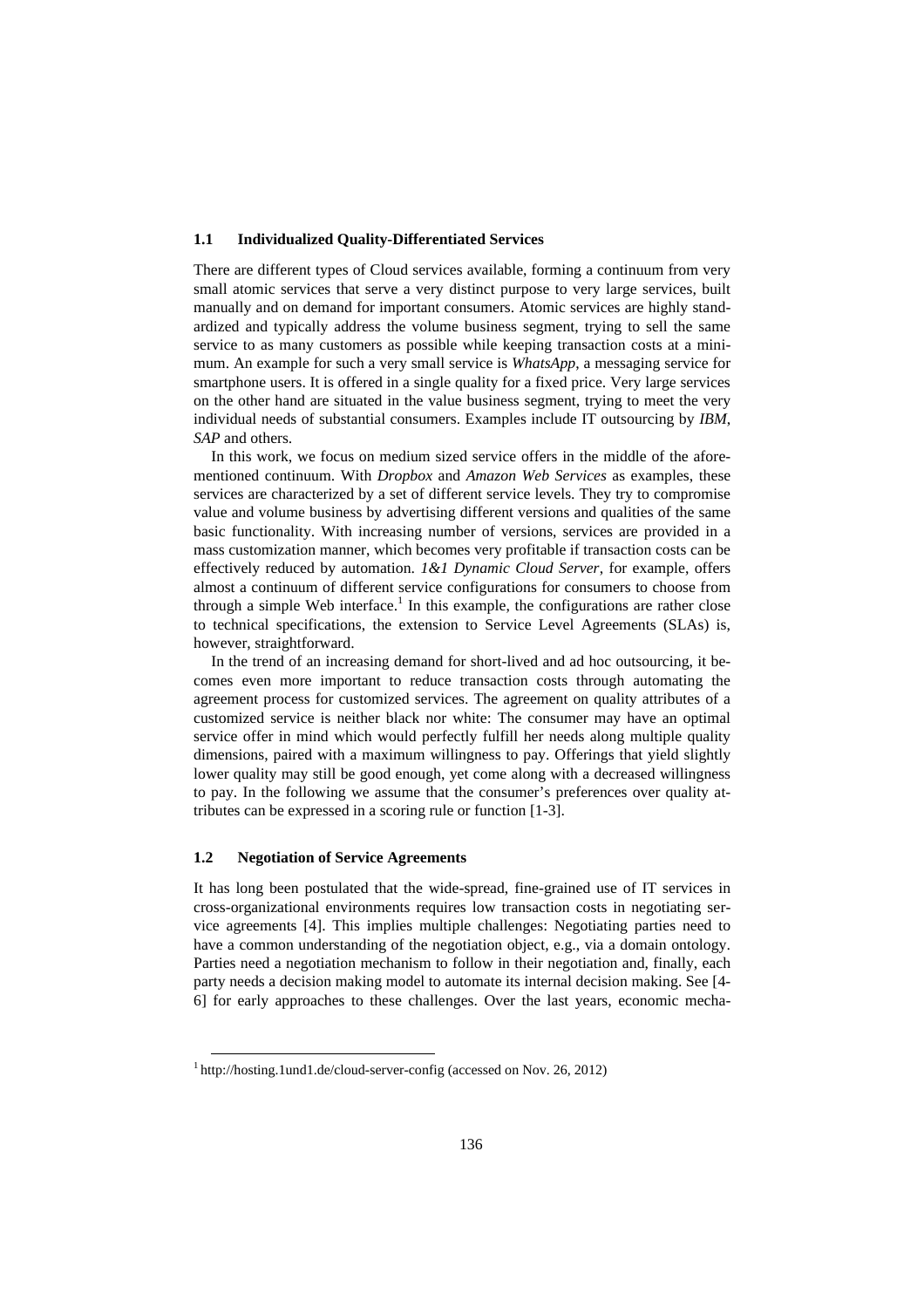nisms for service negotiation and management became more prominent; see [7] for a recent survey.

In this paper, we address the challenge of selecting a negotiation mechanism, by proposing and comparing three mechanisms. Multiple mechanisms need to be designed and deployed as consumers and providers have different goals, objectives, strategies, and requirements [7]. A multi-dimensional negotiation between consumer and provider typically includes an integrative and a distributive element. The integrative element shall identify the optimal service level that maximizes the difference from consumer utility and provider costs. In other words and when expressing consumer utility in monetary terms, it specifies the economic surplus created in the negotiation. The distributive element determines how the economic surplus is actually distributed between the negotiating parties. Thus, in this part, the market participants claim their stake in the value created by the agreement. Negotiators acting strategically typically address integrative and distributive elements in parallel. They thereby limit their own ability to mutually maximize the economic surplus.

A negotiation mechanism or, more general, a market mechanism is typically judged with respect to four desirable economic characteristics: individual rationality, incentive compatibility, (ex-post) allocation efficiency, and budget balance [8]. The economic outcome of such a setting is restricted by a multitude of strong theoretic results: Given quasi-linear preferences, it is impossible to design a mechanism that achieves individual rationality, efficiency, and budget balance at once, regardless if incentive compatibility is fulfilled or not  $[8]$ <sup>2</sup>. However, incentive compatibility is the prerequisite for an efficient outcome. Hence, the named characteristics need to be balanced. Efficient mechanisms can lead to a considerable need to plough in money, as the Vickrey-Clarke-Groves (VCG) mechanisms give proof of [e.g., 9]. Likewise, individually rational and budget balanced mechanisms can result in highly inefficient outcomes [10]. Additionally, budget balance and individual rationality are required to enable sustainability and implementability over time [11].

In this work, we evaluate three suitable mechanisms for bilateral negotiations on multiple attributes with respect to their economic properties. Two are stylized representations of existing mechanisms, one – DISCOUNTBIDDING – is newly introduced in this article. We maintain the requirements of individual rationality and budget balance, abandon incentive compatibility, and study the effect of strategic bidding on efficiency and distribution of economic surplus in different settings. Following, we define the market scenario in more detail and review related work. We then formalize the negotiation mechanisms, analyze strategic behavior and outcomes, and compare the mechanisms in settings under complete and incomplete information with different levels of risk and risk aversion. In the last section, we summarize the results, sketch the limitations, and outline future work.

-

 $2^2$  The result is derived in Theorem 1 of [8]. Their Theorem 2, provides the grounds for testing whether a given incentive-compatible, individually rational mechanism maximizes the expected economic surplus. This does, however, not apply to the present scenario, as its robustness depends on knowledge of both distributions of player types, it is restricted to single-attribute negotiations and a trusted third party is required.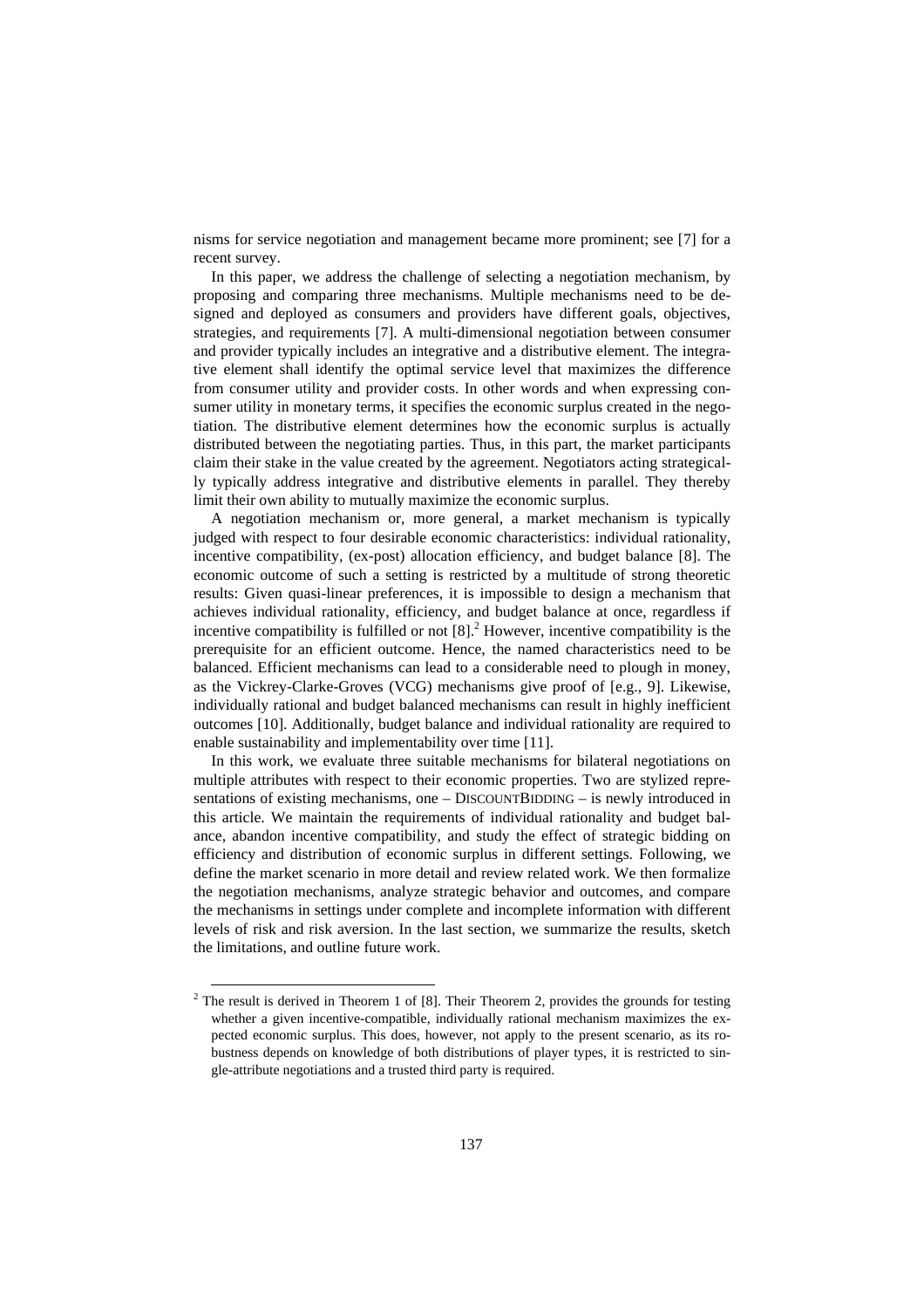## **2 Scenario & Related Work**

In order to evaluate the performance of different negotiation mechanisms, we consult a market scenario that is typical for custom services such as Cloud services: Multiple consumers are interested to procure a service of a particular functionality. Price and quality attributes play a major role. The consumers are endowed with heterogeneous preferences; their individual willingness to pay subject to a certain quality level is not fully known to the public.

Multiple providers are present in the market. They offer one or more custom services that fit the functional requirements of the consumer, yet differ in their quality of service and price. A key assumption is that providers have different technologies and internal processes and, thus, different costs for service provision. Or they serve as so called service supply hubs, forming a single interface to the customer and using multiple service suppliers in the backend [12]. These factors and associate costs to the service provider are not fully known to the consumers.

Consumers and providers interact bilaterally. There is no third party running a central exchange. All parties act rationally and strategically in their own interest. Since consumers' and providers' types are not publicly known, the market exhibits uncertainty of the optimal matching. To facilitate online scenarios with low transactions costs, interaction is restricted to two-stage mechanisms, in preference to more complicated negotiation mechanisms. This simplification follows the standard assumption in bargaining models that delay of reaching an agreement is costly and, thus, rational agents should reach an agreement immediately with their first offers (cf. the seminal paper by [13] and the literature building on it). It remains future work to extend the analysis to more complex, iterative mechanisms.

Academia suggests several market mechanisms to be used in such a scenario. The simplest and most widely used mechanism is a *fixed price* for a specifically defined service without any further information exchange. Such a fixed price can either be set by the provider or the consumer. In both cases, the bidding language is very simple, yet very little information is transferred hindering the discovery of the optimal service specification given the provider's and consumer's types. In game theoretic terms, such a fixed price offer is an ultimatum game, the simplest form of a negotiation mechanism. A subtle variation commonly observed in practice is to not offer a single quality-price combination, but a small set of such combinations to choose from. This increases the likelihood of discovering the optimal service specification at the cost of complexity of decision making for both sides.

More complex mechanisms to tackle the multi-dimensionality are multi-attribute negotiations and auctions. They allow for the negotiation on non-price attributes [e.g., 14]. Many examples for electronic markets that can handle the complex sale or procurement of multi-attribute services and products through automated negotiation exist [15-17]. Such mechanisms' bidding languages are rich  $-$  a lot of information is exchanged. Multi-attribute auctions based on the family of VCG mechanism are incentive compatible and efficient, yet they suffer from the impossibility to balance the budget. Approaches to achieve budget balance by foregoing efficiency mostly result in highly complex mechanisms, either with respect to their accomplishment or, due to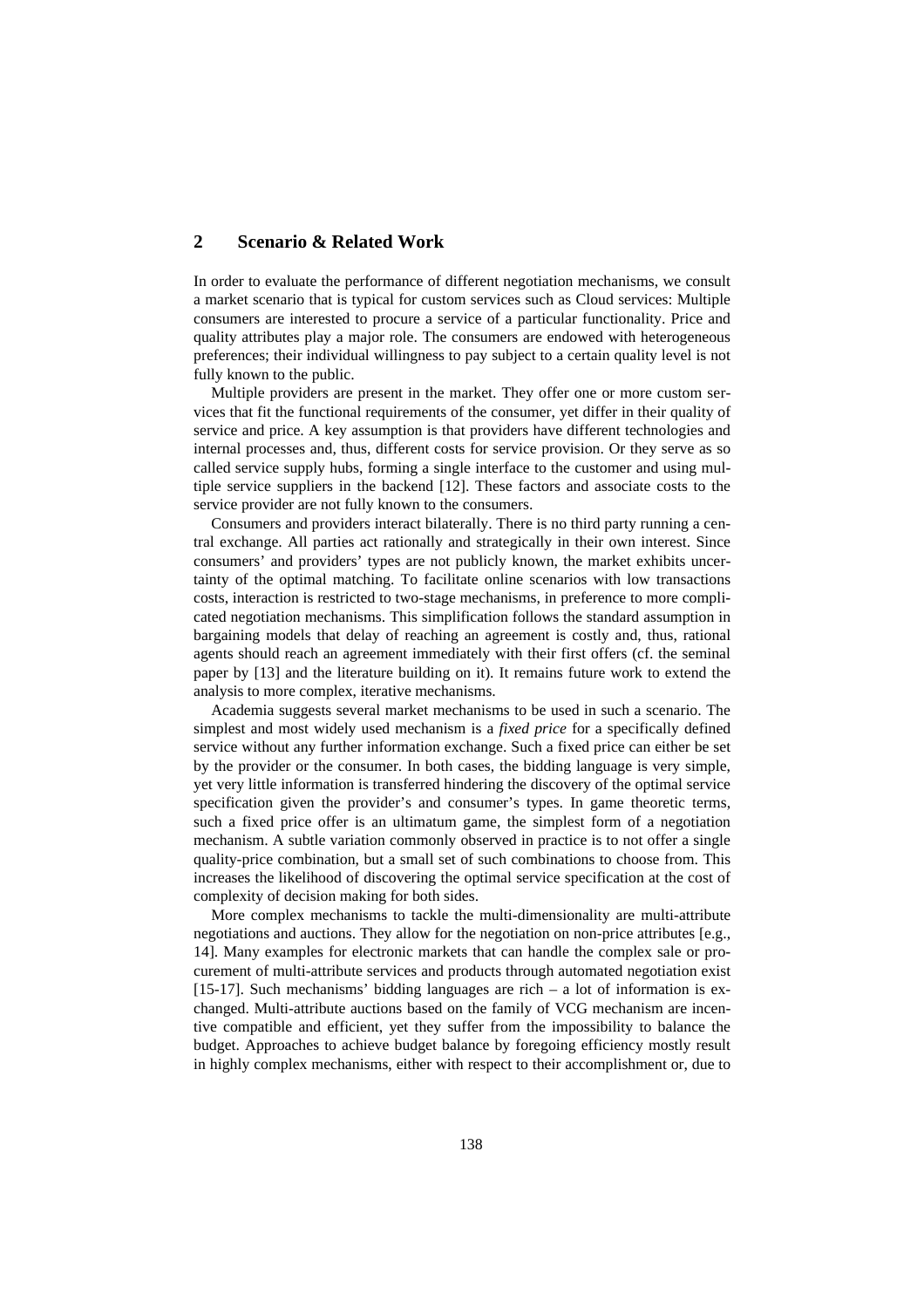complex transfer functions, with respect to the strategies. For instance, [2] introduces an iterative protocol while [11] proposes budget balanced approximations of VCG mechanisms, at the cost of sophisticated transfer functions which lead to complex strategy considerations.

In summary, common mechanisms in the scenario sketched above either reveal very little information, or their bidding language and/or transfer function is complex. The information exchanged is oftentimes biased by strategic behavior of the participants. This circumstance suggests that there is a trade-off between the simplicity of a mechanism and the information content exchanged between the negotiating parties. Moreover, strategic misrepresentation of preferences can be observed due to the mixture of integrative and distributive parts of the negotiations.

We seek a mechanism that fulfills individual rationality and budget balance and, at the same time, keeps efficiency as well as truthful information content high, while maintaining a simple bidding language. In order to evaluate how different mechanisms perform in the present setting, we scrutinize the following three mechanisms:

- 1. **TUPLEBIDDING:** One party poses a fixed price offer, i.e. a single pricequality tuple. The other party either accepts or not.
- 2. **SCORINGBIDDING:** One party proposes a complete scoring function over the set of possible price-quality combinations. The other party either selects one tuple described by this function or rejects to agree at all.
- 3. **DISCOUNTBIDDING:** Like SCORINGBIDDING, but in addition to the scoring function, the proposing party requests a price discount it requires on any tuple described by the scoring function.

TUPLEBIDDING and SCORINGBIDDING represent extreme cases on the continuum of simple and rich information exchange. They are stylized representations of commonly used fixed price and multi-attribute mechanisms. Intermediate versions like proposing multiple price-quality tuples and extensions like repeated offer exchanges are possible but offer only limited insight in qualitative differences of the mechanisms' mechanics.

DISCOUNTBIDDING is newly introduced as an extension of SCORINGBIDDING. The basic idea is to separate the integrative and distributive element of the negotiation with the scoring function allowing to identify the optimal price-quality combination and the discount factor allowing to claim value. All three mechanisms are formally characterized and evaluated in the following.

## **3 Formalization and Evaluation of Negotiation Mechanisms**

In this section, we first formalize the model of preferences and the negotiation mechanisms. We then evaluate the mechanisms under complete information, i.e. the provider and the consumer knowing each other's types. While this setting is rather hypothetical, it serves as benchmark for the more realistic case of incomplete information. An evaluation of the mechanisms under incomplete information with different degrees of risk and risk aversion will provide a thorough understanding. A comparison of all mechanisms concludes this section and discusses which mechanism will prevail depending on who decides on the mechanism.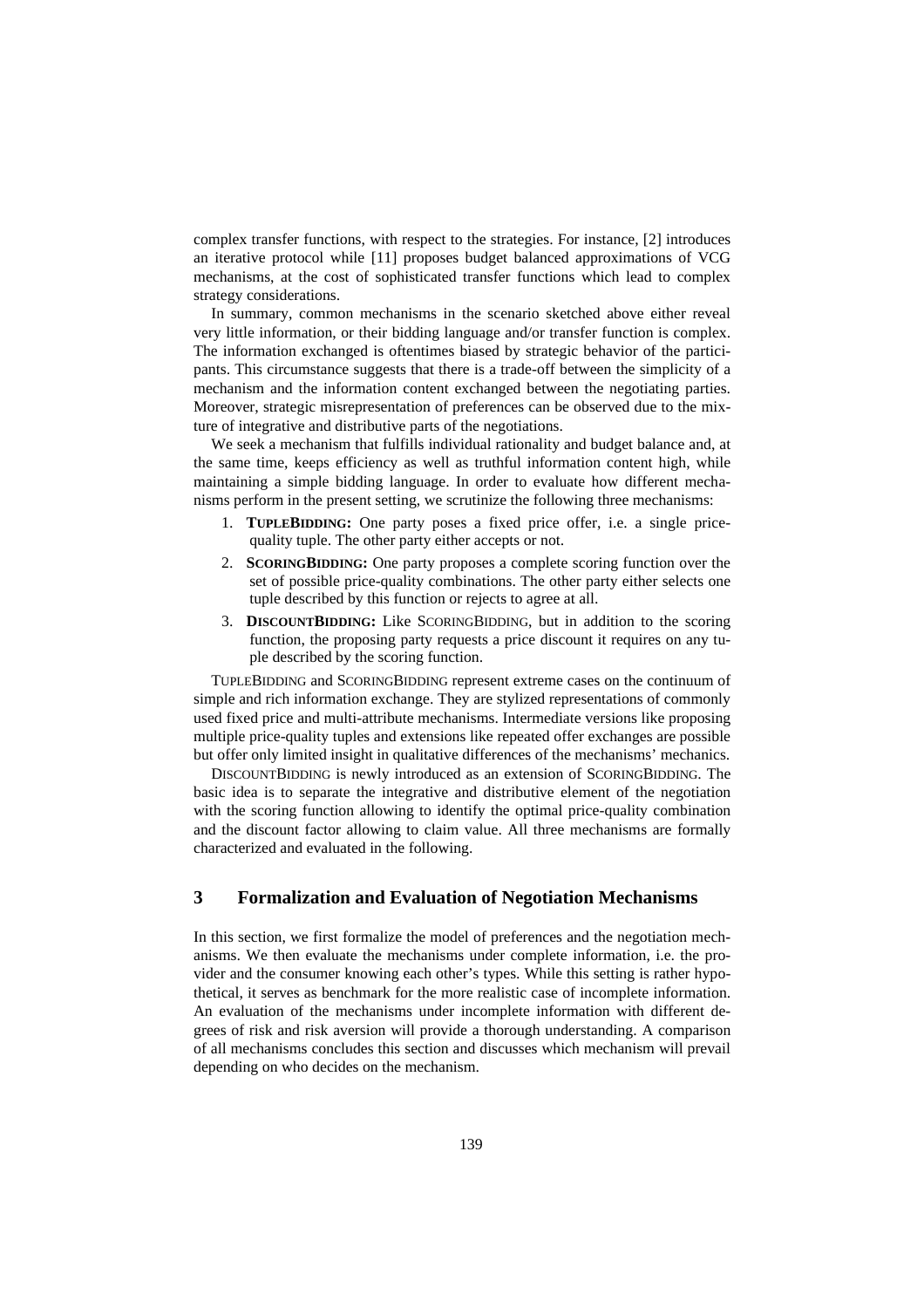#### **3.1 Model of Preferences and Key Assumptions**

Consider two parties, service provider P and consumer C *,* both being individually rational and maximizing their utility. P and C negotiate over quality *q* and price *p* of a service. Quality *q* may be an aggregated abstraction of various quality attributes of interest to C [cf. 12]. Following standard micro-economic theory [e.g., 18] we assume that the consumer C has decreasing marginal returns from increasing quality, i.e. a concave scoring function. Analogously, we assume that the provider P has a production technology which yields decreasing marginal returns. An example: This assumption asserts that a provider who guarantees availability of a Cloud service requires more resources to increase availability from 98% to 99% than he needs to increase it from 94% to 95%. Adding the assumption of approximately linear costs of resources, this yields a convex cost function, which is again typical in microeconomic modeling [e.g., 18].

Operationalization of the assumptions: Both quality and price are individually normalized to the unit interval:  $q \in (0,1)$ ,  $p \in (0,1)$ . This simplification allows for more comprehensible analytical considerations without significantly limiting interpretability of results. The provider's cost function and the consumer's scoring function are both modeled as monomials for three reasons: (1) It is a common approach in the related literature to capture each quality-attribute with one monomial [e.g., 1, 19]. (2) It allows for both simple and comprehensible analytical considerations along with computational tractability and (3) it ensures proximity to realistic scenarios under consideration of the preference elicitation challenges. In effect, we assume the provider P has a cost function  $C(q) = q^b$  with  $b \in [1, \infty)$  representing the cost of providing a service of given quality.  $b = 1$  yields a linear,  $b > 1$  a convex cost function with positive and increasing marginal costs of quality. The provider P has the quasi-linear utility function  $U_{\text{P}}(q) = p - C(q)$ . For consumer C we assume the scoring function  $S(q) = q^a$  with  $a \in (0, b)$ .  $a > 0$  ensures strong monotonicity in quality, i.e. C prefers a higher quality over a lower quality, and  $a < b$  ensures the existence of a mutually beneficial agreement. In practice and for a given provider and consumer it might be the case that no mutually beneficial agreement on a  $q$ - $p$ -tuple exists. However, in this case no mechanism could yield an individually rational agreement. We omit this case and assume the existence of a mutually beneficial agreement for comparing the ability of different negotiation mechanisms in identifying the optimal agreement.

Under incomplete information, we allow for the consumer being risk neutral or risk averse. To capture C's risk preferences, we employ – analogous to the provider – a quasi-linear utility function additionally wrapped by a term that introduces constant relative risk aversion [e.g., 20]. C's utility function becomes  $U_c(q) = (S(q) - p)^{\frac{1}{1+r}}$ ;  $r = 0$  implies C being risk-neutral, while an increasing  $r > 0$  implies C being increasingly risk averse.

The economic surplus – also termed welfare – generated by an agreement is defined as sum of utilities  $W(q) = U_c(q) + U_p(q)$ . For a risk neutral consumer or for complete information, this simplifies to  $W(q) = q^a - q^b$ , i.e. welfare is determined by the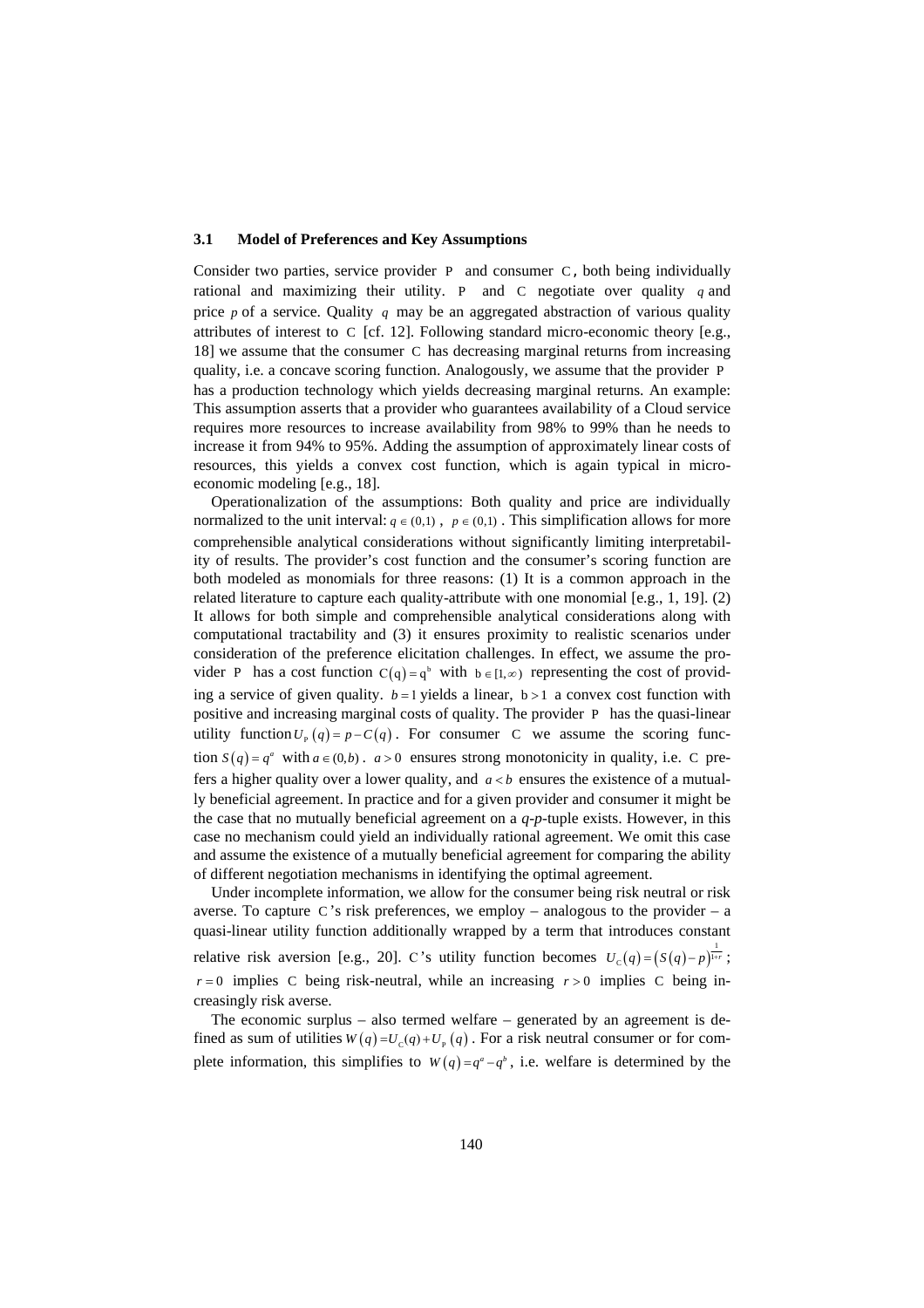quality that the two negotiating parties agree on. The price is merely the mechanism for distributing welfare.<sup>3</sup>

The optimal quality  $q^*$  maximizing welfare is

$$
q^* = \underset{q}{\text{argmax}} \, W(q) = \left(\frac{b}{a}\right)^{\frac{1}{a-b}} \in (0,1) \quad w^* = \left(\frac{b}{a}\right)^{\frac{a}{a-b}} - \left(\frac{b}{a}\right)^{\frac{b}{a-b}} \tag{1}
$$

Fig. 1 sketches an example of the above model with  $a = 0.5$ ,  $b = 2$  and resulting  $q^* = 0.397$ . The price is arbitrarily chosen as  $p = 0.35 \in [C(q^*) , S(q^*)]$  and both parties' utilities are positive.



**Fig. 1.** Example for scoring and cost functions, optimal quality, price and utilities

Graphically, the assumptions on  $C(q)$  and  $S(q)$  assure the existence of an area of individually rational potential agreements in between the two curves. The objective of a negotiation is to determine a point  $\{q, p\}$  within this area. It is in both parties' interest and Pareto optimal to choose  $q = q^*$ . This maximizes welfare. The price *p* anywhere on the intersection of  $q^*$  with the area distributes this welfare. For an omniscient arbitrator with given fairness perception, this is relatively easy. For P and C under incomplete information and strategic behavior, this is, however, very complex.

#### **3.2 Negotiation Mechanisms**

-

Three negotiation mechanisms can help P and C in their complex task. Without loss of generality, we assume the consumer C going first and the provider P responding to the offer. As the scenario and model are symmetric with respect to the roles, the evaluation with an inverted order of action follows analogously.

**TUPLEBIDDING:** C submits a binding bid  $\{q, p\}$ . P can accept this tuple as agreement or reject it leading to no agreement. Assuming myopic utility maximization within the negotiation, P accepts if  $p \geq C(q)$  and rejects otherwise. For brevity of the analysis, we assume acceptance in case of indifference.

<sup>&</sup>lt;sup>3</sup> In order to compare welfare across levels of risk aversion and in order not to overvalue the utility of C, we adapt the welfare function in case of  $r > 0$  by back-transforming  $U_c(q)$ .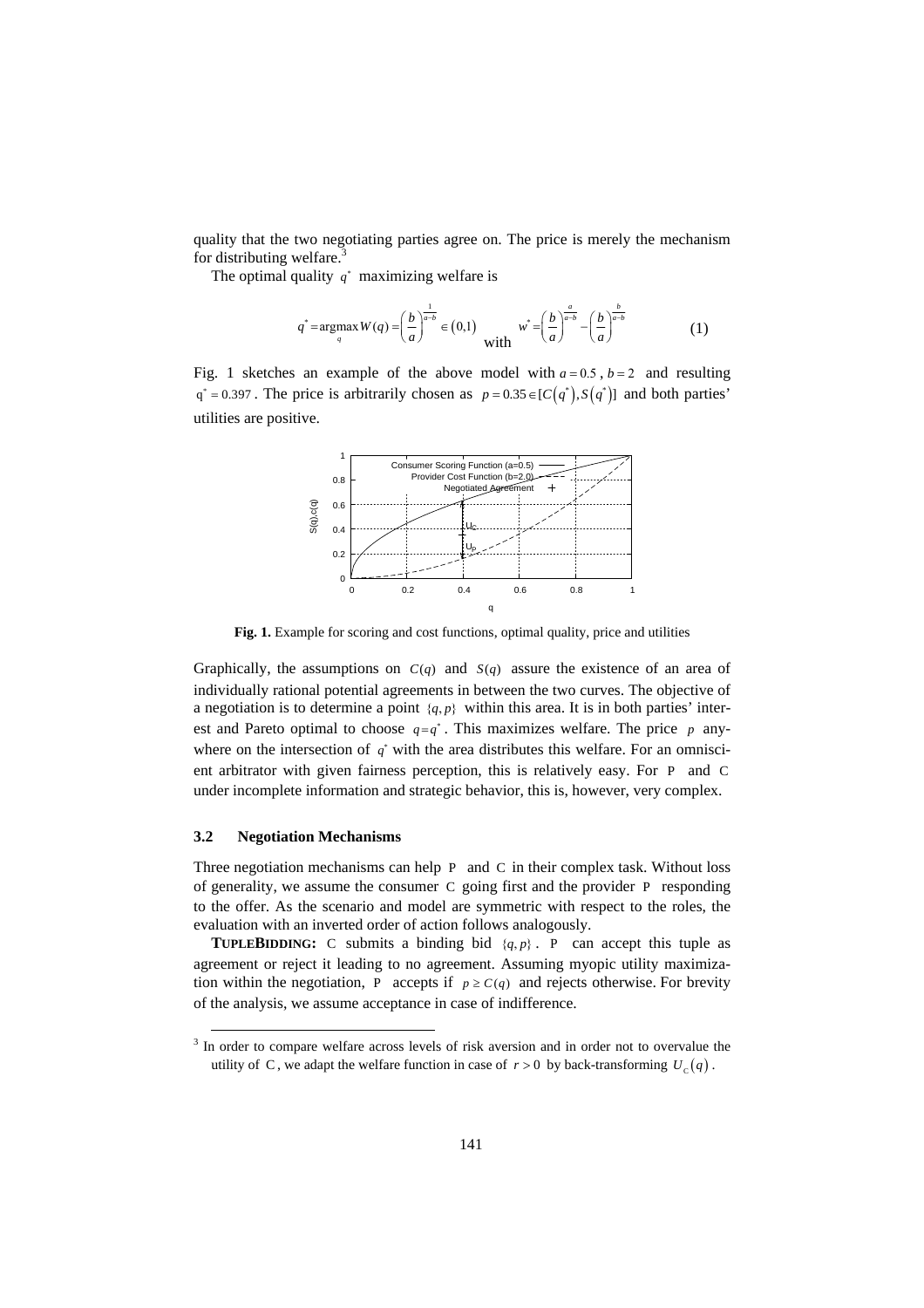**SCORINGBIDDING:** C submits a binding bid of a scoring function  $\hat{S}(q)$  or (in a less generic setting) the parameters of a scoring function, e.g.,  $\hat{a}$  for  $\hat{S}(q) = q^{\hat{a}}$ . C can (and will) choose  $\hat{S}(q) \neq S(q)$ , i.e. she can strategically misrepresent her type. P sets a quality  $\hat{q}$  and price  $\hat{p} \leq \hat{S}(\hat{q})$ .  $\{\hat{q}, \hat{p}\}$  is the agreement. If there exists a  $\hat{q}$  with  $\hat{S}(\hat{q}) \geq C(\hat{q})$ , P maximizes his utility with  $\hat{p} = \hat{S}(\hat{q})$  and  $\hat{q} = \underset{q}{\arg \max} \hat{S}(q) - C(q)$ . Otherwise, P rejects any agreement.

**DISCOUNTBIDDING:** C submits a binding bid of a scoring function  $\hat{S}(q)$  or a single parameter, e.g.,  $\hat{a}$ . In addition, C submits a discount value  $d$ . P sets a quality  $\hat{q}$ and price  $\hat{p} \leq \hat{S}(\hat{q}) - d$ .  $\{\hat{q}, \hat{p}\}$  is the agreement. If there exists a  $\hat{q}$  with  $\hat{S}(\hat{q}) - d \geq C(\hat{q})$ , P maximizes his utility with  $\hat{p} = \hat{S}(\hat{q}) - d$  and  $\hat{q} = \underset{q}{\arg \max} \hat{S}(q) - d - C(q)$ . Otherwise, P rejects any agreement.

#### **3.3 Evaluation**

For the case of complete information, we derive optimal bidding behavior, utility, and welfare for both C and P analytically. With complete information, C knows P 's cost function  $C(q)$  and profit maximizing decision function. Analytically, one can derive the following equilibria: In either of the three mechanisms, provider P will be left with a utility of zero. Consumer C can claim the entire maximum possible surplus in both TUPLEBIDDING and DISCOUNTBIDDING, yielding a utility  $U_C = \left(\frac{b}{a}\right)^{\frac{a}{a-b}} - \left(\frac{b}{a}\right)^{\frac{b}{a-b}} = w^*$  $C = \left(\frac{b}{a}\right)^{a-b} - \left(\frac{b}{a}\right)^{a-b} = w^*$ . SCORINGBIDDING is sub-optimal from both welfare and con-

sumer's perspective, with  $U_c = e^{-\frac{a}{b}} - \frac{1}{e} < w^*$  $C = e^{-\frac{a}{b}} - \frac{1}{c} < w^*$ .<sup>4</sup>

Let us consider the more realistic case of incomplete information and risk aversion. Incomplete information implies risk in the decision making of C. C continues being perfectly informed with one exception: the provider's cost function, here operationalized as parameter *b*. C only knows that *b* is uniformly distributed:  $b \sim U(m-s, m+s)$ with *m* and *s* being public knowledge. *s* is a proxy for C 's risk; the higher *s* , the higher the risk. P still knows *b*, i.e. his cost function. The case of complete information could be solved analytically; for incomplete information, we choose a numerical analysis with a wide range of parameters *a* , *b* , *s* , *r* as input to the simulation in order to test for sensitivities and assure robustness of the results. For brevity and simplicity, the following presentation focuses on a limited set of parameters ( $a = 0.5$ ,  $b = 2$ ,  $r = 1$ ,  $s \in [0,1]$ ).<sup>5</sup>

Three reasons make us believe that the numerical solution is accurate: (1) For the border case of complete information, the numerical and the analytical solution coin-

-

<sup>&</sup>lt;sup>4</sup> Proofs can be obtained from the authors upon request.

<sup>&</sup>lt;sup>5</sup> A wider range of results is available from the authors upon request.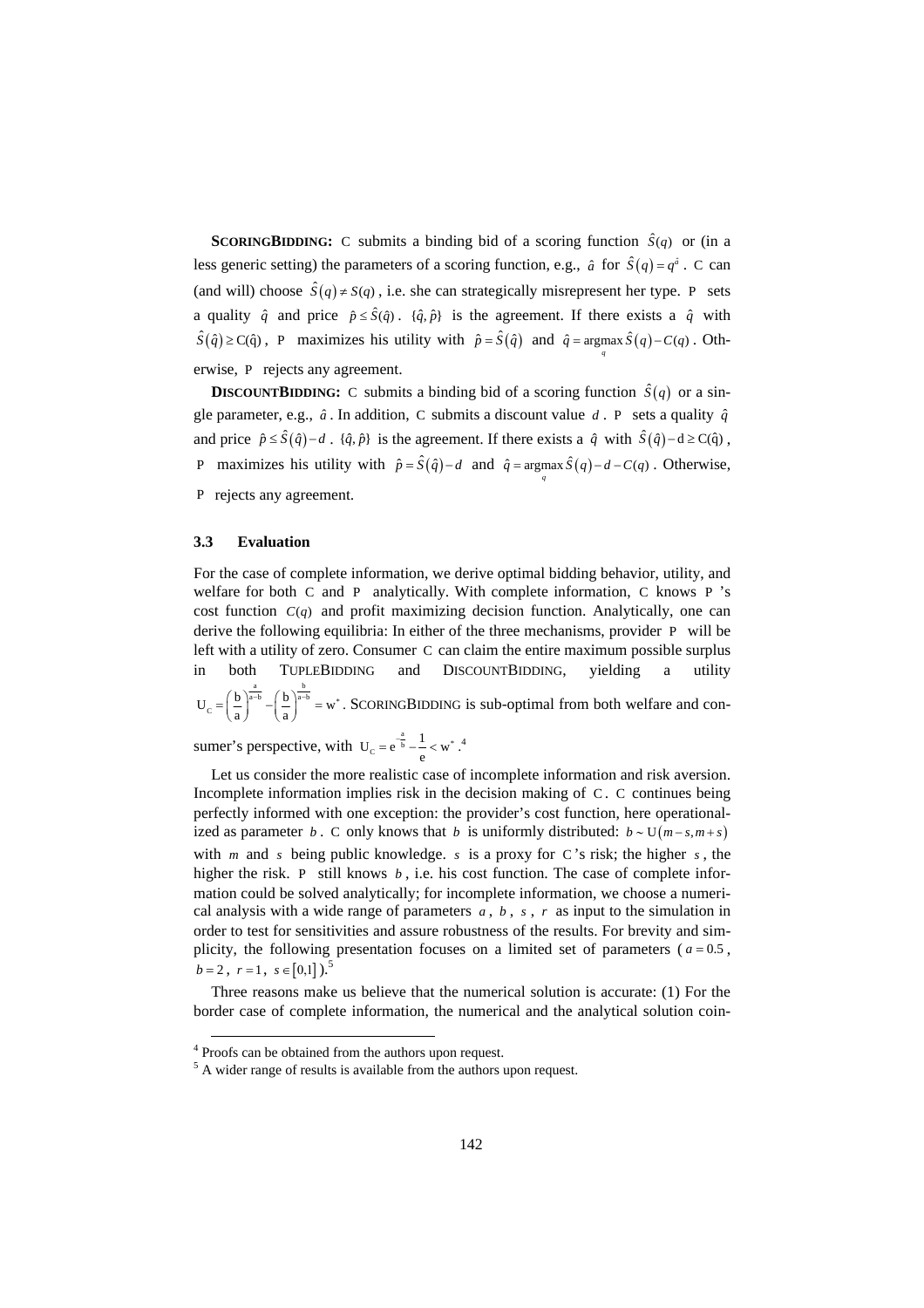cide; (2) all strategic effects and utility comparisons vary either smoothly within the parameter range or, in case of step functions, are straightforward to explain; (3) the qualitative effects hold true for all parameter configurations tested.

**TupleBidding.**Obviously, C's bid consisting of *q* and *p* has two effects: It determines the likelihood of reaching an agreement and the utility of an agreement, should it be achieved. In bidding, C trades-off these two directly opposed effects for maximizing her expected utility. In the border case of complete information ( $s = 0$ ), bidding is straightforward and the numerical simulation coincides with the analytical solution presented above. Any  $\{q, p\}$  -tuple belongs to either of two sets: Either it leads to agreement with certainty or to disagreement with certainty. Among the tuples that lead to an agreement, C maximizes her utility by choosing the efficient allocation.

When introducing risk  $(s > 0)$ , C's optimization problem becomes more tricky. For increasing *s* , C initially prefers bidding more conservatively, i.e. she foregoes utility from the agreement but assures reaching agreement with 100% certainty. She does so by simultaneously lowering *q* and increasing *p* (both to her disadvantage in case of agreement), i.e. by moving the bid to the upper left in Fig. 2. At one point – called "tipping point"  $t$  from here on  $-$ ,  $s$  becomes excessive from C's viewpoint. C stops retracting and starts bidding more aggressive. From  $s > t$  onwards, C simultaneously increases q and decreases  $p$ ; she demands higher utility in case of agreement and takes the risk of not reaching an agreement.

Under complete information ( $s = 0$ ), the efficient agreement is reached, C claims all the value, and P has a utility of zero. Welfare, i.e. the sum of utilities, is at its maximum. With increasing risk  $s > 0$ , C's utility decreases monotonically and increasingly rapidly – up to the tipping point (Fig. a). At the tipping point, C changes her strategy (see above): The monotonic decline of expected utility persists, but is slowed down. As C's risk increases, P 's utility increases – again, up to the tipping point, when P 's expected utility reaches its maximum and then sharply declines with further increasing risk (Fig. b). The effect on welfare is straightforward: Welfare is optimal for  $s = 0$ . With risk, the parties on average no longer agree on the efficient allocation; welfare declines gradually. With risk *s* beyond the tipping point *t* , when P 's utility declines, the decline of welfare increases its speed (Fig. c).

**ScoringBidding**. C faces the same trade-off as with price-quality tuples: utility in case of agreement vs. the likelihood of reaching agreement. C 's strategy in bidding a scoring function follows the same pattern as in bidding a price-quality tuple: With increasing risk ( *s* ), the consumer bids more conservatively. Technically, he decreases *a*ˆ and bids more truthfully. He does so sufficiently to assure certainty of reaching an agreement. Again, this holds up to the tipping point  $t<sub>t</sub>$ , at which C starts gambling, i.e. she gradually increases  $\hat{a}$  for claiming more value at the risk of not reaching agreement. With increasing risk aversion, the cost of gambling rises and, thus, the tipping point rises. Interestingly, the tipping point coincides with the tipping point for bidding price-quality tuples for any  $r \cdot C$ 's and P 's expected utility as well as welfare all three qualitatively resemble the patterns from TUPLEBIDDING for varying *s* and *r* .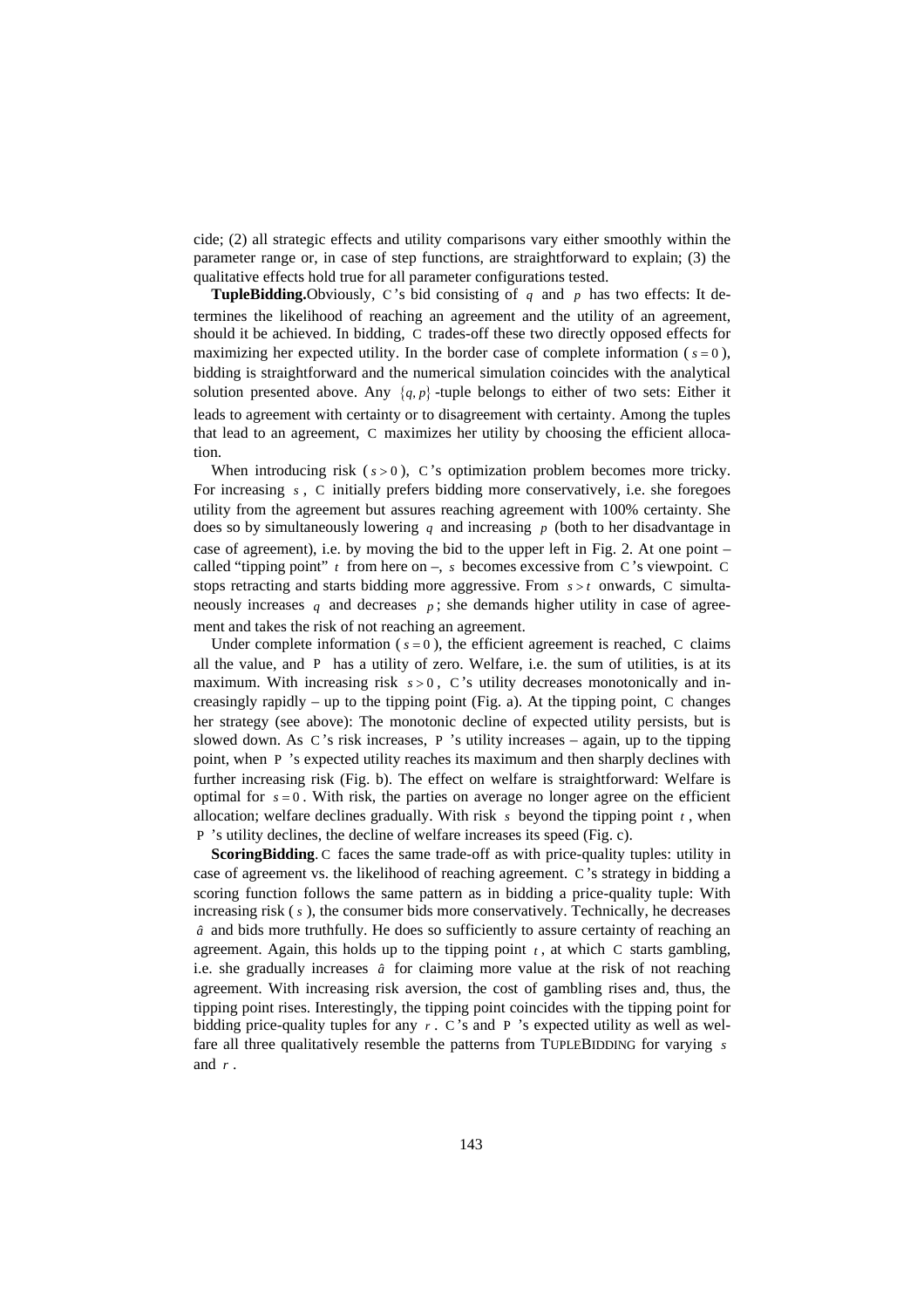C's expected utility is maximal for  $s = 0$  and decreases monotonically for increasing *s* (Fig. a). The decrease speeds up for increasing *s* up to the tipping point and slows down from  $t > s$  onwards. P 's expected utility is zero for  $s = 0$ , increases monotonically for increasing  $s$  up to the tipping point. It sharply kinks at  $s = t$  and decreases thereafter (Fig. b).





Interestingly, welfare is optimal for  $s = t$ . Strategic bidding by C hinders the integrative part of the negotiation. Risk initially lowers C 's strategic misrepresentation and thereby allows P to come closer to the efficient quality. At  $s = 0$ , C submits a bid of  $\hat{a}$  as close as possible to  $b$ , optimizing her own utility, yet sacrificing efficiency by overbidding by almost four times the real value *a* (for  $a = 0.5$  and  $b = 2.0$ ). As before, with increasing risk  $(s > 0)$ , C will lower her bid, thus increasing efficiency simultaneously. After passing the utmost efficient point for  $s = t$ , C starts gambling by raising *a*ˆ and welfare starts to rapidly decline again (Fig. c).

**DiscountBidding**. C's trade-off is the same as for the other mechanisms, only the vehicle of bidding more or less conservatively differs. It can be implemented by either lowering *a*ˆ , or by lowering *d* , or both. The interesting question is which of these vehicles C chooses to maximize her expected utility.

Analogously to the analytical results in case of complete information, bidding the scoring function truthfully  $(\hat{a} = a)$  and claiming value via *d* is the strategy maximizing C 's expected utility. For the functional forms of  $C(q)$  and  $S(q)$  being strongly convex/concave, bidding the scoring function truthfully is the only optimum. Considering, for instance, the border case of  $s = 0$ : C knows the efficient allocation

that maximizes her utility and needs to derive a bid  $\{\hat{a}, d\}$  to meet that very allocation. With  $\hat{a} \neq a$ , the provider's optimization will yield a sub-optimal quality; value is lost and cannot be regained by any  $d$ . Numerical results show that the same holds true under risk. For more general scoring and bidding functions, however, bidding the scoring function truthfully might not be the only optimum – it is, however, always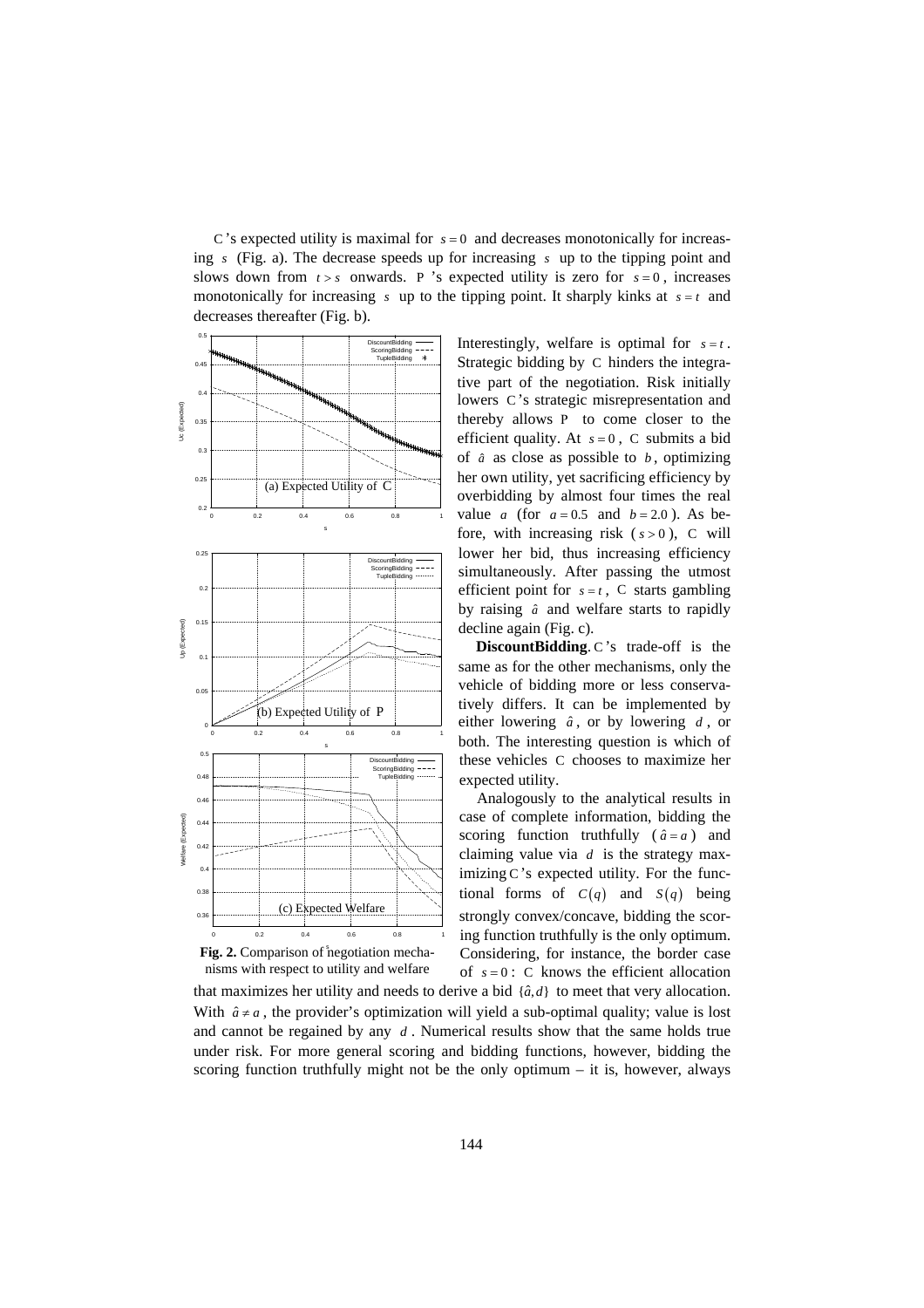one optimum, as long as P chooses the efficient quality  $q$  for a truthful bid. Again, the qualitative patterns in strategies and utilities resemble what is known from the other mechanisms: With increasing *s* , C initially bids more and more conservative, lowering *d* . The tipping point *t* exists at which this pattern inverts and C switches to gambling, i.e. to increasing  $d$ . Up to  $t$ , C's utility decreases in  $s$  and P 's utility increases. For increasing  $s > t$ , the decline of C's utility slows down (Fig. a) and P 's utility decreases as well (Fig. b). Welfare decreases in *s* with a kink at *t* (Fig. c). Increasing risk aversion *r* increases *t* but does not qualitatively affect behavior or outcomes. All variation in C's bidding depending on  $s$  and  $r$  takes place in the discount *d*; the revelation of the scoring function remains truthful ( $\hat{a} = a$ ).

In summary, discount bidding effectively disentangles the integrative and distributive elements of the negotiation. Bidding the scoring function truthfully allows maximizing the consumer's expected utility and expected welfare in any given state of the world, i.e. for any combination of provider cost function (parameter *b* ), consumer scoring function (parameter  $a$ ), and consumer risk aversion (parameter  $r$ ). A comparison of DISCOUNTBIDDING and SCORINGBIDDING shows that this truthfulness is only possible, as the discount factor *d* provides the consumer a vehicle to claim value, i.e. *d* is the distributive element of the negotiation. Truthfulness in the scoring function is an interesting and potentially beneficial property of the discount bidding mechanism. The even more interesting question is, however, how the three mechanisms compare in terms of utility for one or the other party, as this will drive adoption in the marketplace. The following section presents this comparison.

#### **3.4 Implication for Adoption of Negotiation Mechanisms**

This section provides a comparison of the three mechanisms regarding utility and welfare and discusses which mechanism will prevail depending on who decides on the mechanism. With complete information TUPLEBIDDING allows the consumer to choose the efficient allocation  $q^*$  while claiming the entire surplus by setting the price to the value of P 's cost function. The same is possible when DISCOUNTBIDDING is implemented, as C can use the discount *d* to obtain the entire surplus, while ensuring efficiency by truthfully bidding  $\hat{a}$ . Thus, under complete information, both mechanisms result in the same allocation, utility and welfare.

Intuitively, SCORINGBIDDING cannot achieve the same efficiency, as C is always tempted to misrepresent her type by overbidding  $\hat{a}$ , thus leading to a quality other than  $q^*$ . Despite the fact that it yields the same utility for P, it turns out that SCORINGBIDDING leads to a lower utility for C, which also implies a lower welfare than when using TUPLEBIDDING or DISCOUNTBIDDING as negotiation mechanism.

With incomplete information, Fig. a shows that for any given risk *s*, the consumer's expected utility is equal for DISCOUNTBIDDING and TUPLEBIDDING (the lines are exactly on top of each other) and strictly lower for SCORINGBIDDING. This result is independent of the consumer's risk aversion. The implication is twofold: (1) When the consumer can choose the mechanism, she will prefer either DISCOUNTBIDDING or TUPLEBIDDING over SCORINGBIDDING. The consumer may have the ability to choose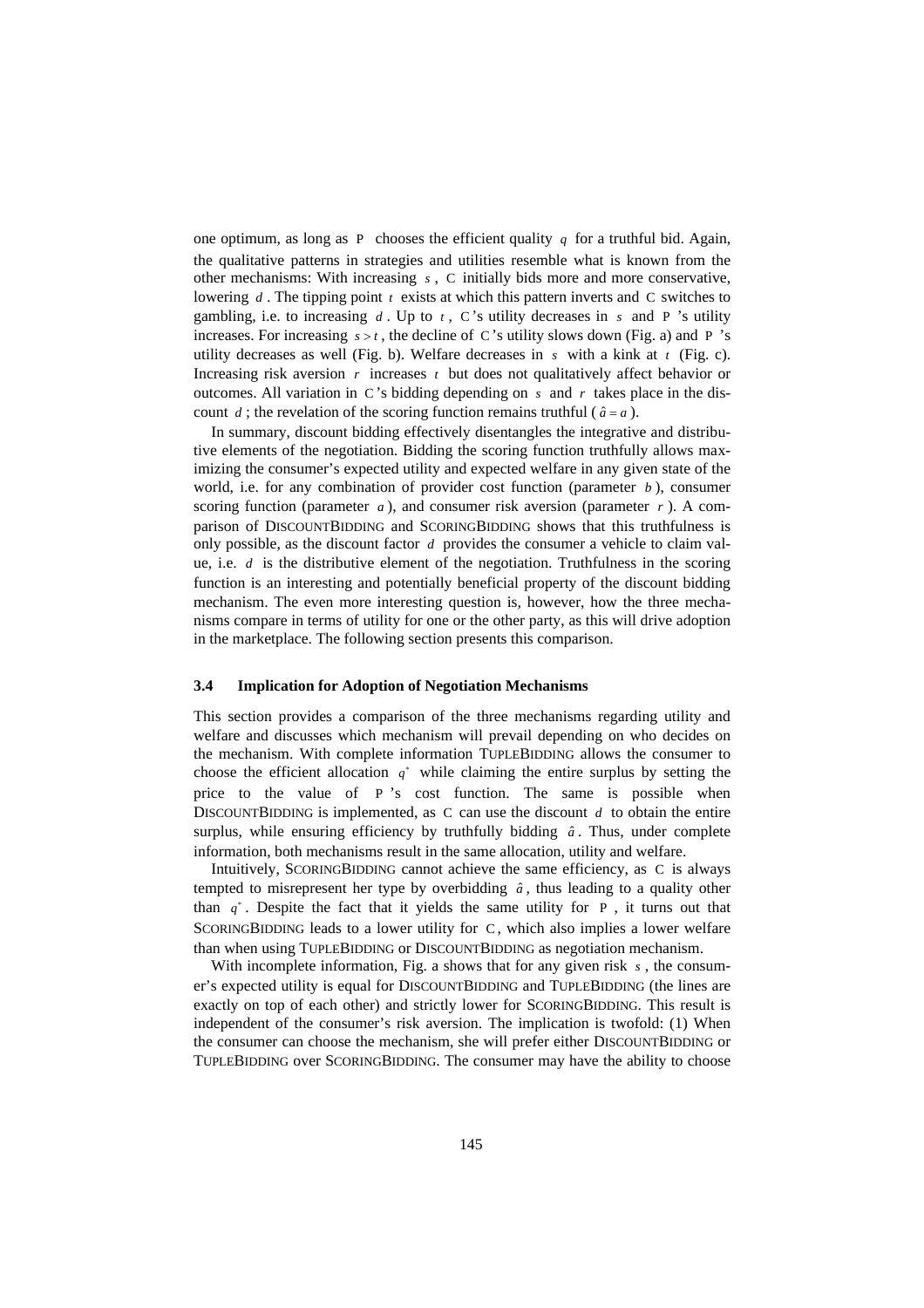the mechanism when either there are multiple providers offering different mechanisms, or when she has sufficient purchasing power to dictate the mechanism. (2) When the consumer has the chance to reduce her risk at a reasonable cost in terms of time and money, she will do so. She may have the chance to acquire information either by standard market research, or by learning from repeated negotiations with a single or with multiple providers.

From the provider's view, there is a clear ranking of the three mechanisms (Fig. b): SCORINGBIDDING is preferred over DISCOUNTBIDDING which is preferred over TUPLEBIDDING. This holds for all  $s > 0$ ; for  $s = 0$ , the provider is indifferent between the three mechanisms. The implication is, again, twofold: (1) When the provider chooses the mechanism, he will choose SCORINGBIDDING. (2) When the provider can influence the consumer's risk, he will do so. He will try to provoke conservative bidding by the consumer but will not exaggerate the risk to a level where the consumer starts gambling and the provider risks not reaching an agreement at all. The provider can, e.g., influence risk by withholding information on the exact technology employed and on his costs. Both are common in real-world settings. The provider has, however, an interest on providing some information on technology and, thus, on implied costs. Again, this is a common behavior in real-world settings. The ranking of mechanisms from the provider's viewpoint is independent of the consumer's risk aversion. The provider's strategic manipulation of the consumer's risk, e.g., by providing or withholding information on the technology and associated costs, depends on the consumer's risk aversion. This, in turn creates risk on the provider side with regard to the exact degree of the consumer's risk aversion. The analysis of equilibria in this extended game is beyond the scope of this paper.

The welfare perspective combines the above perspectives and, again, provides a ranking of mechanisms. Interestingly, for the case of the consumer being risk averse, this ranking depends on the level of risk (Fig. c). For low risk, welfare from TUPLEBIDDING is higher than from SCORINGBIDDING. For high risk and risk aversion, this ranking inverts. In any case, DISCOUNTBIDDING results in at least the same welfare for the special case of  $s = 0$  and strictly higher expected welfare for the general case of  $s > 0$ . This result leads to the following implication: When a third party can choose the mechanism and intends to maximize welfare, it will select DISCOUNTBIDDING, independent of risk and risk aversion. Note, however, that in the scenario studied in this paper, it is rather unlikely that a third party like a regulator imposes a mechanism to the bilateral negotiation.

Looking beyond the scope of a single negotiation, two observations stand out: Firstly, the provider will strategically manipulate the consumer's risk prior to the negotiation, if he has the chance of doing so (which will hold true in most real-world settings). His challenge is to find the optimal degree of risk, as neither a low nor a high risk by the consumer is optimal for the provider. Secondly, DISCOUNTBIDDING is an attractive mechanism, but far from certain to be adopted in practice. In the extended game of selecting a mechanism, TUPLEBIDDING is not Pareto-optimal, it is dominated by DISCOUNTBIDDING. DISCOUNTBIDDING will prevail when either the consumer or a third party have the discretion or power to impose a mechanism. Bidding scoring functions will be adopted when the provider decides on the mechanism.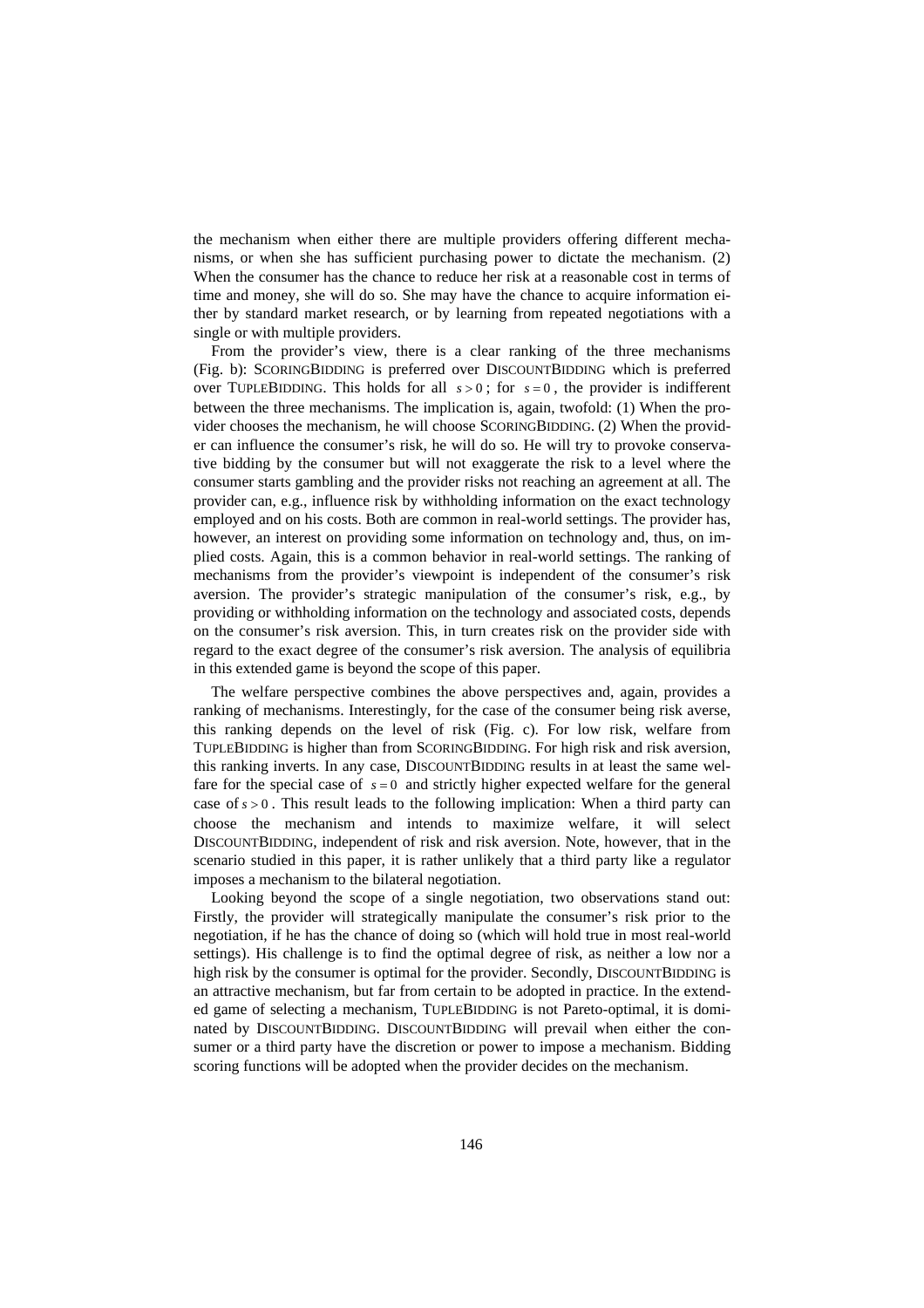A positive side effect exists that might increase the provider's utility from DISCOUNTBIDDING in the long term: DISCOUNTBIDDING promotes truthful revelation of the consumer's scoring function and, thereby, allows the provider to optimize his technology portfolio and cost structure in the long-term. This effect – that is not reflected in the provider's utility function in this paper – might lead to all parties unanimously preferring discount bidding over the other mechanisms.

## **4 Conclusion & Future Work**

This paper is set in the scenario of IT-based individualized services that require matching of functional requirements and in addition the negotiation of non-functional aspects. Specifically, we studied bilateral negotiations on quality and price of a service between the service provider and the consumer. In this setting, a negotiation has an integrative facet – many possible qualities of service are sub-optimal, but by means of communication within the negotiation mechanism, the parties can identify a Pareto-optimal quality of service. On the other hand, the negotiation has a distributive facet – either party has an interest in claiming as large a share in the value from an agreement as possible. Strategic bidding typically leads to negotiators mixing the integrative and distributive facets which results in inefficient outcomes.

In such a scenario, the selection of an "optimal" or at least "satisfying" negotiation mechanism is a challenge. In the light of mechanism design theory [8], we postulated individual rationality and budget balance for analyzing economic properties of different negotiation mechanisms, namely in how far agents' negotiation strategies deviate from truthful revelation of their types and in how far efficiency of negotiated agreements deviates from the efficient agreement an omniscient arbitrator would define.

On this theoretical background, we compared three negotiation mechanisms: TUPLEBIDDING, SCORINGBIDDING and DISCOUNTBIDDING. TUPLEBIDDING serves as a proxy for commonly used fixed price mechanisms; SCORINGBIDDING resembles the widely used approach of agents bidding a scoring function, e.g., in multi-attribute auctions. DISCOUNTBIDDING was newly introduced in this paper – it allows bidding a scoring function and additionally a discount that the consumer demands from the provider. The intuition is that this approach disentangles the integrative and distributive facets of the negotiation and increases efficiency. Our results confirmed this intuition: For complete information, we derived these results analytically from the game theoretic equilibrium; for the extended case of incomplete information, risk and risk aversion, we used a numerical simulation to characterize the mechanisms.

TUPLEBIDDING is not Pareto-optimal but dominated by DISCOUNTBIDDING. Thus, it is unlikely to prevail in a marketplace for custom services as soon as this market matures. Nowadays, comparable mechanisms are used by some Cloud service providers, for example. It has the advantage of a simple bidding language and very little communication effort. However, as providers and consumers get more sophisticated and as automated negotiations become more prevalent, the disadvantageous economic properties will weigh heavier and TUPLEBIDDING might become less relevant.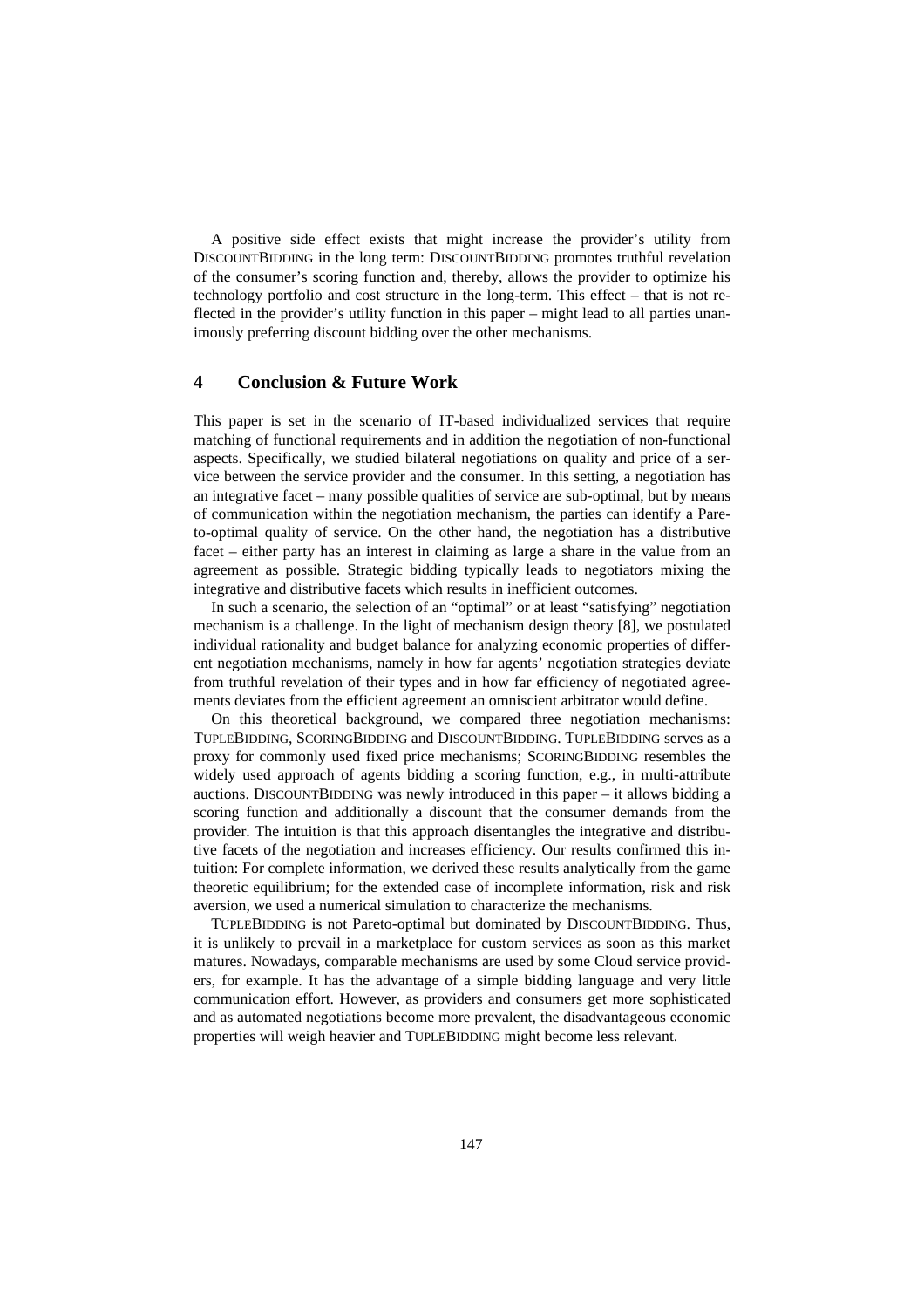SCORINGBIDDING emphasizes the integrative facet and yields higher expected utility for the provider than either of the other mechanisms. When the provider can dictate the choice of the mechanism, he will presumably favor SCORINGBIDDING. However, the consumer's strategic misrepresentation of her scoring function leads to suboptimal agreements. DISCOUNTBIDDING captures even more of the integrative facet: it promotes truthful revelation of the consumer's scoring function and thereby allows reaching an efficient agreement more often than with SCORINGBIDDING. The expected welfare from DISCOUNTBIDDING is higher than from SCORINGBIDDING for any level of risk and risk aversion. Compared to SCORINGBIDDING, the discount factor in DISCOUNTBIDDING shifts utility from the provider to the consumer. Whenever the consumer or an independent third party can dictate the negotiation mechanism, she will tend to favor DISCOUNTBIDDING. A positive long-term effect of DISCOUNTBIDDING is that truthful revelation of the consumer's scoring function allows the provider to adapt his technology and service offering. In the long run, this may even overturn the provider's favoritism for SCORINGBIDDING.

All mechanisms show a tipping point in the consumer's behavior depending on the risk: with risk below this tipping point, the consumer bids conservatively and assures reaching an agreement; beyond this risk, she bids aggressively and risks not reaching an agreement. For a given level of risk aversion, this tipping point is – somewhat surprisingly – identical for all three mechanisms.

In each mechanism, the provider has an incentive to strategically manipulate the consumer's risk via the information provided on his technology and costs. Neither full transparency nor opacity are optimal for the provider; he will have to carefully chose the level of information depending on the consumer's risk aversion. The higher the consumer's risk aversion, the less information will be given by the provider. All results hold inversely when inverting the roles of consumer and provider.

The presented work has four main limitations: (1) We assume individually rational utility maximizing agents. (2) The results depend on the model of preferences, especially on the functional forms of cost, scoring, and utility functions. While we believe that similar results can be obtained for other preferences, this has not been proven yet. (3) We study "only" three distinct mechanisms without deriving an "optimal mechanism" in the mechanism design sense. However, given the complexity and impossibility theorems, we believe this comparison of existing mechanisms and introduction of DISCOUNTBIDDING as additional mechanism is a valuable contribution to the field. (4) All three mechanisms only allow for a single offer and its acceptance or rejection by the counterparty. More complex negotiation mechanisms with an alternating offer exchange are possible, so is the introduction of a central marketplace.

Future work will address these limitations and, for instance, study other formalizations of preferences, behavior by human agents, more complex negotiation mechanisms, and the comparison of bilateral mechanisms with a centralized exchange.

## **References**

1. Bichler, M., Kalagnanam, J.: Configurable offers and winner determination in multiattribute auctions. European Journal of Operational Research 160, 2, 380–394 (2005)